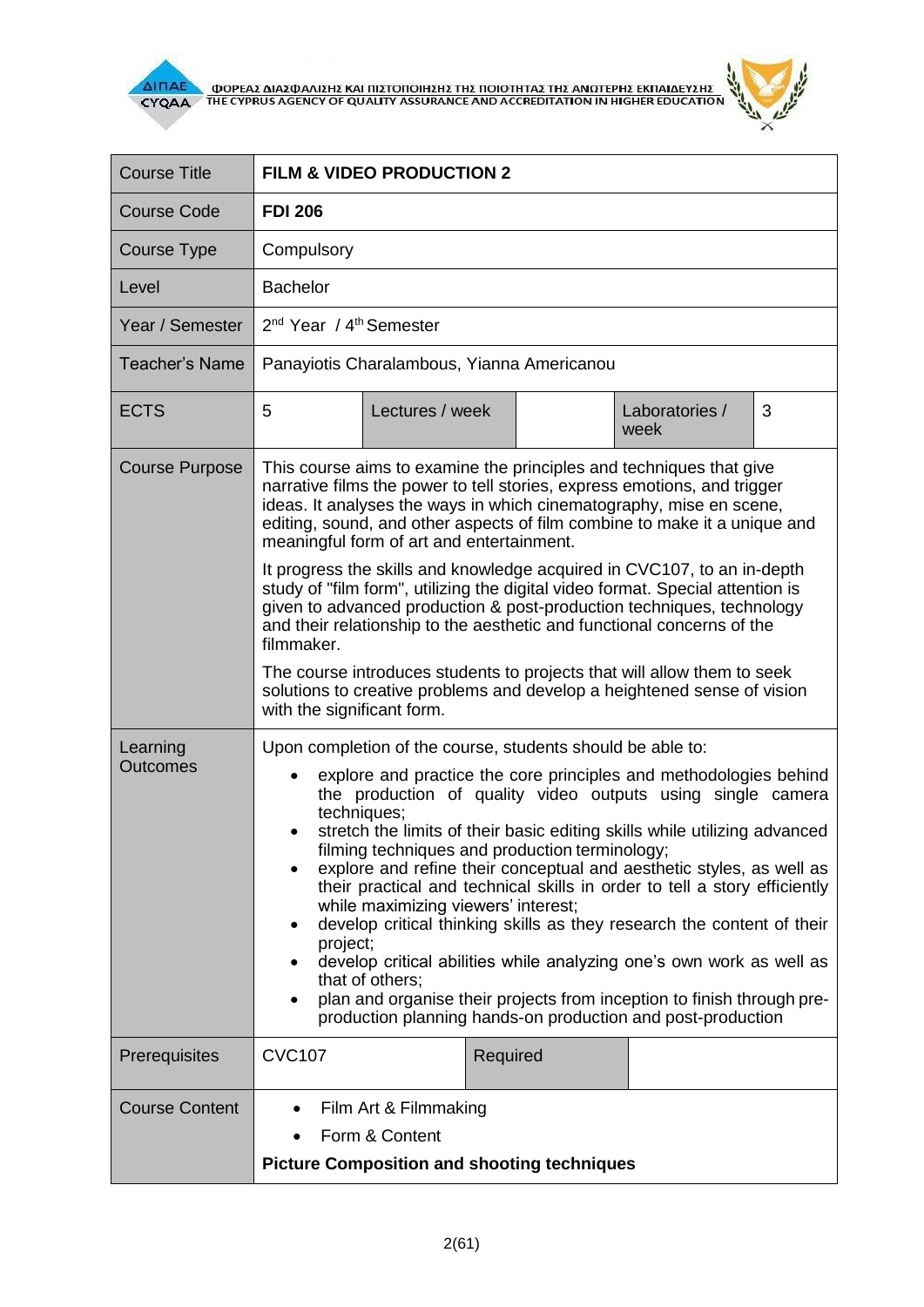

| ΦΟΡΕΑΣ ΔΙΑΣΦΑΛΙΣΗΣ ΚΑΙ ΠΙΣΤΟΠΟΙΗΣΗΣ ΤΗΣ ΠΟΙΟΤΗΤΑΣ ΤΗΣ ΑΝΩΤΕΡΗΣ ΕΚΠΑΙΔΕΥΣΗΣ<br>THE CYPRUS AGENCY OF QUALITY ASSURANCE AND ACCREDITATION IN HIGHER EDUCATION<br>CYQAA<br>× |                                                                                                                                                                                                                                                                                                                                                                                                                                                                                                                                                                                                                                                                                                   |  |  |  |  |
|--------------------------------------------------------------------------------------------------------------------------------------------------------------------------|---------------------------------------------------------------------------------------------------------------------------------------------------------------------------------------------------------------------------------------------------------------------------------------------------------------------------------------------------------------------------------------------------------------------------------------------------------------------------------------------------------------------------------------------------------------------------------------------------------------------------------------------------------------------------------------------------|--|--|--|--|
|                                                                                                                                                                          | Single Camera vs Multi Camera Production,                                                                                                                                                                                                                                                                                                                                                                                                                                                                                                                                                                                                                                                         |  |  |  |  |
|                                                                                                                                                                          | Master or Establishing shot, Shot and Reverse, Insert shots & Cutaways                                                                                                                                                                                                                                                                                                                                                                                                                                                                                                                                                                                                                            |  |  |  |  |
|                                                                                                                                                                          | 180 Degree Rule, Framing effective shots and camera movements,<br>covering the scene, matching action, shooting for continuity, Shooting<br>dialogue scenes, blocking and Staging.                                                                                                                                                                                                                                                                                                                                                                                                                                                                                                                |  |  |  |  |
|                                                                                                                                                                          | <b>Building Screen Space: Visualization</b>                                                                                                                                                                                                                                                                                                                                                                                                                                                                                                                                                                                                                                                       |  |  |  |  |
|                                                                                                                                                                          | Storyboards and Floorplans                                                                                                                                                                                                                                                                                                                                                                                                                                                                                                                                                                                                                                                                        |  |  |  |  |
|                                                                                                                                                                          | Ways of Looking                                                                                                                                                                                                                                                                                                                                                                                                                                                                                                                                                                                                                                                                                   |  |  |  |  |
|                                                                                                                                                                          | <b>Character Analysis</b>                                                                                                                                                                                                                                                                                                                                                                                                                                                                                                                                                                                                                                                                         |  |  |  |  |
|                                                                                                                                                                          | Character and Emotion - Who does what and why?                                                                                                                                                                                                                                                                                                                                                                                                                                                                                                                                                                                                                                                    |  |  |  |  |
|                                                                                                                                                                          | Defining the Character                                                                                                                                                                                                                                                                                                                                                                                                                                                                                                                                                                                                                                                                            |  |  |  |  |
|                                                                                                                                                                          | <b>Exposition in films</b>                                                                                                                                                                                                                                                                                                                                                                                                                                                                                                                                                                                                                                                                        |  |  |  |  |
|                                                                                                                                                                          | Creating a visual story from storyboards to the actual production.                                                                                                                                                                                                                                                                                                                                                                                                                                                                                                                                                                                                                                |  |  |  |  |
|                                                                                                                                                                          | Directing a scene from a produced film with dialogue and blocking.<br>Character analysis, research on the topic investigated, planning the<br>production, storyboards and floor plans.                                                                                                                                                                                                                                                                                                                                                                                                                                                                                                            |  |  |  |  |
| Teaching<br>Methodology                                                                                                                                                  | Lectures, demonstrations and screenings together with detailed critical<br>analysis at each stage engage students in the practice and disciplines of<br>video production. Lectures address the theory of video production and are<br>supported by practical demonstrations in which the information imparted is<br>put into practice. Screenings are used to critically analyse student projects<br>and to provide examples of good practice. This process is supported by<br>individual student research through directed and independent learning.<br>Students produce an individual production that meets a tight brief and<br>encourages them to address the time constraints that occur in a |  |  |  |  |
|                                                                                                                                                                          | professional context. The work is then critically analyzed in a group<br>discussion and screening. Lecture notes and presentations are available<br>through the web for students to use in combination with the recommended<br>readings.                                                                                                                                                                                                                                                                                                                                                                                                                                                          |  |  |  |  |
| Bibliography                                                                                                                                                             | <b>Bibliographical References</b>                                                                                                                                                                                                                                                                                                                                                                                                                                                                                                                                                                                                                                                                 |  |  |  |  |
|                                                                                                                                                                          | - Brown, B. (2012) Cinematography: Theory and Practice: Image Making<br>for Cinematographers and Directors, Focal Press.                                                                                                                                                                                                                                                                                                                                                                                                                                                                                                                                                                          |  |  |  |  |
|                                                                                                                                                                          | - Zettl, H. (2010) Sight Sound Motion: Applied Media Aesthetics, USA:                                                                                                                                                                                                                                                                                                                                                                                                                                                                                                                                                                                                                             |  |  |  |  |
|                                                                                                                                                                          | Wadsworth Publishing Company.                                                                                                                                                                                                                                                                                                                                                                                                                                                                                                                                                                                                                                                                     |  |  |  |  |
|                                                                                                                                                                          | - Jackman, J. (2010) Lighting for Digital Video and Television, USA: Focal<br>Press.                                                                                                                                                                                                                                                                                                                                                                                                                                                                                                                                                                                                              |  |  |  |  |
|                                                                                                                                                                          | - Mascelli, J. V. (1998) The Five C's of Cinematography: Motion Picture<br>Filming Techniques, Silman-James Pr.                                                                                                                                                                                                                                                                                                                                                                                                                                                                                                                                                                                   |  |  |  |  |
|                                                                                                                                                                          | <b>Websites</b>                                                                                                                                                                                                                                                                                                                                                                                                                                                                                                                                                                                                                                                                                   |  |  |  |  |
|                                                                                                                                                                          | www.videomaker.com                                                                                                                                                                                                                                                                                                                                                                                                                                                                                                                                                                                                                                                                                |  |  |  |  |
|                                                                                                                                                                          | www.nofilmschool.com                                                                                                                                                                                                                                                                                                                                                                                                                                                                                                                                                                                                                                                                              |  |  |  |  |
|                                                                                                                                                                          | www.greekshortfilms.com                                                                                                                                                                                                                                                                                                                                                                                                                                                                                                                                                                                                                                                                           |  |  |  |  |